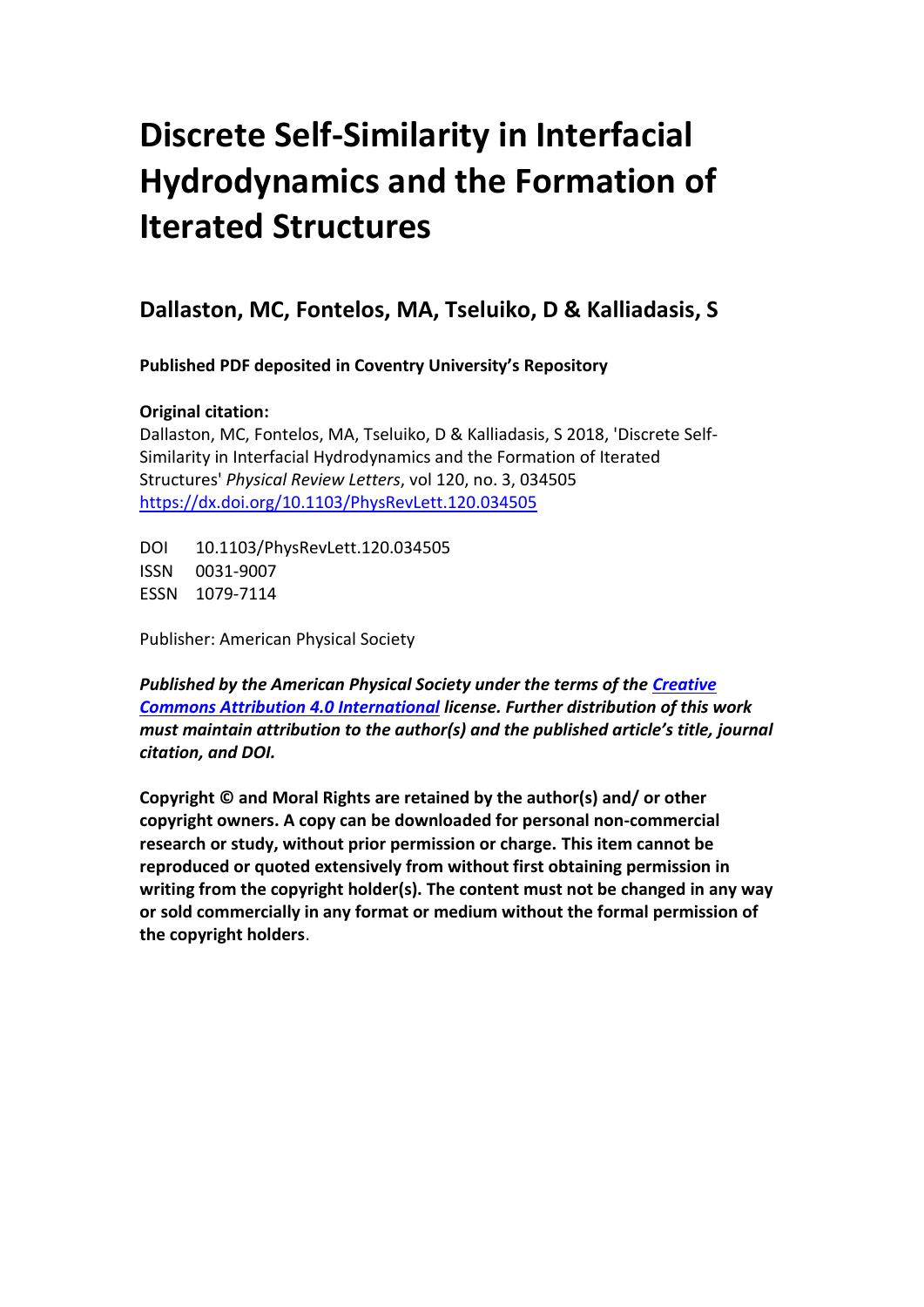## Discrete Self-Similarity in Interfacial Hydrodynamics and the Formation of Iterated Structures

Michael C. Dallaston,<sup>[1,\\*](#page-5-0)</sup> Marco A. Fontelos,<sup>2</sup> Dmitri Tseluiko,<sup>3</sup> and Serafim Kalliadasis<sup>4,[†](#page-5-1)</sup>

<span id="page-1-1"></span><sup>1</sup>School of Computing, Electronics, and Mathematics, and Flow Measurement and Fluid Mechanics Research Center,

Coventry University, Coventry CV1 5FB, United Kingdom <sup>2</sup>

 $^{2}$ Instituto de Ciencias Matemáticas, C/Nicolás Cabrera, Madrid 28049, Spain

 $3$ Department of Mathematical Sciences, Loughborough University, Loughborough LE11 3TU, United Kingdom  $^{4}$ Department of Chemical Engineering, Imperial College London, London SW7 2AZ, United Kingdom

(Received 3 January 2017; published 19 January 2018)

The formation of iterated structures, such as satellite and subsatellite drops, filaments, and bubbles, is a common feature in interfacial hydrodynamics. Here we undertake a computational and theoretical study of their origin in the case of thin films of viscous fluids that are destabilized by long-range molecular or other forces. We demonstrate that iterated structures appear as a consequence of discrete self-similarity, where certain patterns repeat themselves, subject to rescaling, periodically in a logarithmic time scale. The result is an infinite sequence of ridges and filaments with similarity properties. The character of these discretely selfsimilar solutions as the result of a Hopf bifurcation from ordinarily self-similar solutions is also described.

DOI: [10.1103/PhysRevLett.120.034505](https://doi.org/10.1103/PhysRevLett.120.034505)

Free-surface flows can produce a great diversity of patterns such as filaments, drops, bubbles, pearls, etc. [\[1\].](#page-5-2) Amongst them, probably the most intriguing and elusive to analyze have been the so-called "iterated patterns," i.e., "patterns within patterns," where the same structure repeats itself at different time and length scales. Such structures appear in a wide variety of physical, biological, and technological settings—from natural phenomena with fractal features to elasticity and composite materials [\[2\]](#page-5-3). In the context of interfacial hydrodynamics, in particular, examples of iterated structures are the formation of several generations of satellite drops in capillary breakup [\[3\],](#page-5-4) the cascade of structures produced in viscous jets [\[4\]](#page-5-5), and the iterated stretching of viscoelastic filaments[\[5\]](#page-5-6). In this Letter, we present for the first time a scenario revealing how such structures may appear via a bifurcation from self-similar solutions to discretely selfsimilar ones where scale invariance occurs only at discrete times, resulting in the infinite repetition of some pattern at a discrete sequence of time and length scales. Discrete selfsimilarity has proven to be present at some instances of gravitational collapse [\[6\]](#page-5-7) and has also been proposed as a mechanism for the development of turbulence and formation of singularities in Euler's equation through chaotic selfsimilarity [\[7\]](#page-5-8). Our study reveals the mechanism for discrete self-similarity and ensuing complexity on all scales via a model system consisting of a reduced-order hydrodynamic evolution equation.

The physical situation we consider is the rupture of thin films driven by a destabilizing effect. Liquid films are ubiquitous in a wide spectrum of natural phenomena and technological applications [\[8\].](#page-5-9) One well-studied effect is that of long-range intermolecular or van der Waals forces; when the film is sufficiently thin, these forces may cause the film to destabilize and eventually rupture, and dewet the substrate. In the long-wave approximation (appropriate for slow flows with strong surface tension), the problem may be formulated in terms of an evolution equation for the film profile  $h(\mathbf{x}, t)$  in the form  $h_t = -\nabla \cdot \mathbf{q}$ , where  $\mathbf{q} =$  $-(h^3/3\mu)\nabla p$  is the flow rate, with  $\mu$  being the liquid's viscosity and  $p = -\sigma \nabla^2 h - \Pi(h)$  being the pressure. The first  $p$  component is the Laplace pressure (surface tension times linearized curvature), and the second is the disjoining pressure, taken to be  $\Pi(h) = -A/h^n$ . In one spatial dimension, and after a suitable nondimensionalization, the evolution equation for h reads

$$
h_t + \left[ h^3 \left( h_{xx} - \frac{1}{nh^n} \right)_x \right]_x = 0. \tag{1}
$$

<span id="page-1-0"></span>In the context of rupture by van der Waals forces, A (strictly,  $6\pi A$ ) is the Hamaker constant, while *n* is almost always taken to be 3 [\[9,10\]](#page-5-10).

At  $n = 3$ , a remarkable property of the solutions of Eq. [\(1\)](#page-1-0) is the development of self-similar film rupture ( $h \rightarrow 0$  at a single point) in finite time [\[9,10\]](#page-5-10). There is, however, good reason to examine different values of *n*. Yatsyshin *et al.* [\[11\]](#page-5-11) show that the disjoining pressure with  $n = 3$  is an asymptote to DFT as the distance of the chemical potential from saturation vanishes, assuming a Lennard-Jones potential

Published by the American Physical Society under the terms of the [Creative Commons Attribution 4.0 International](https://creativecommons.org/licenses/by/4.0/) license. Further distribution of this work must maintain attribution to the author(s) and the published article's title, journal citation, and DOI.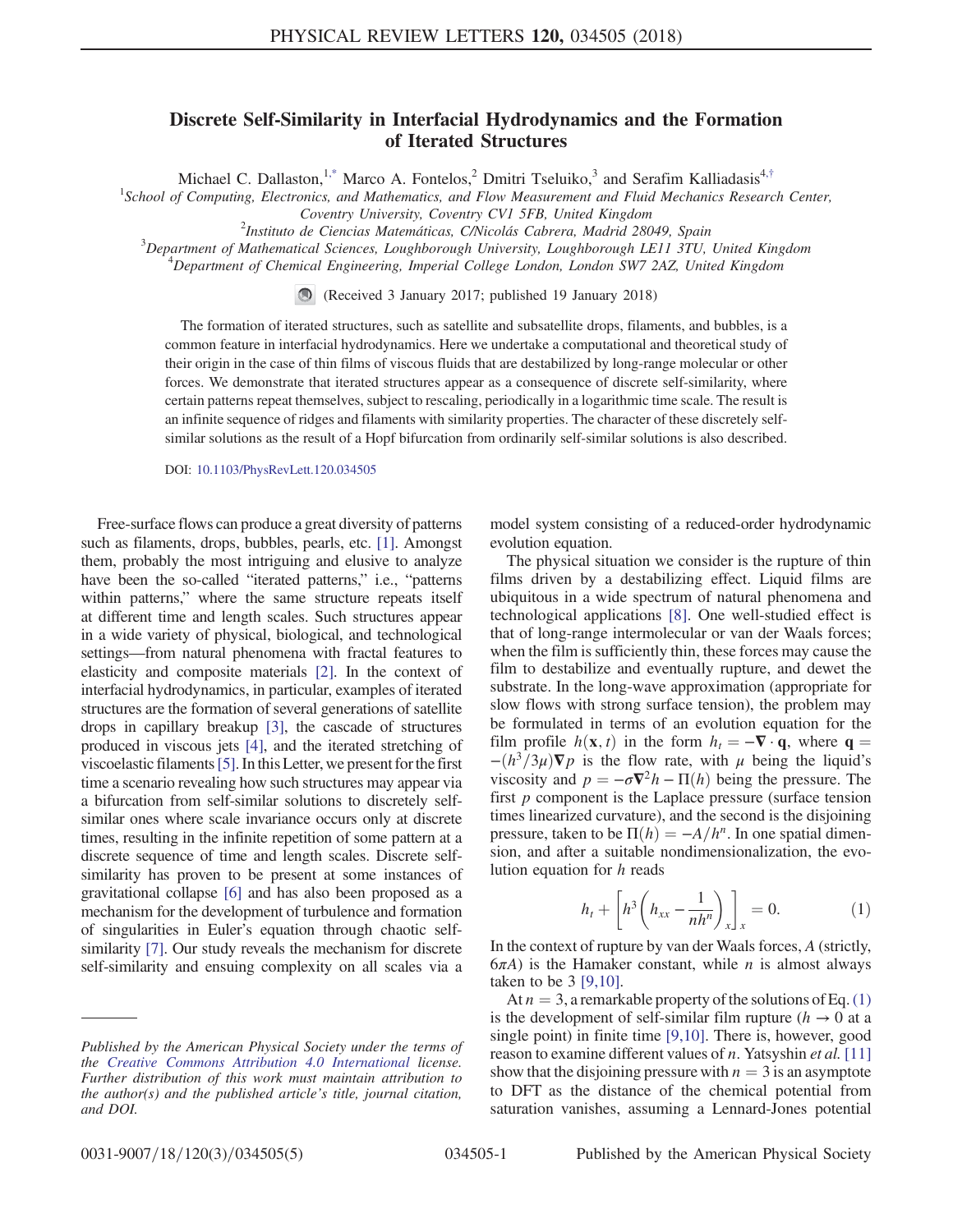for pairwise molecular interactions and neglecting screening effects. Thus, the usual form with  $n = 3$  is only approached for thick films. For thin films, there is a deviation from the  $n = 3$  behavior, and dependent on the system, different exponents might be possible. Furthermore, the behavior on  $h$  might be nonlocal, a consequence of the nonlocal character of the long-range intermolecular interactions (see also Refs. [\[12,13\]](#page-5-12)). However, a widely adopted algebraic dependence offers ease of access to the corresponding equations, facilitating their analytical-numerical scrutiny. At the same time, a great deal of experimental study has shown that the functional form of  $\Pi(h)$  is highly dependent on the nature of the dominant intermolecular force, which is influenced by the substrate and liquid properties. For example, Ref. [\[14\]](#page-5-13) found that the effects of screening can lead to an intermolecular potential better modeled with  $n = 4$  in hydrocarbon-metal experiments with  $h > 40$  nm, while the contribution due to hydrogen bonding in watersilica-glass experiments for very thin  $( $30 \text{ nm}$ )$  films was better approximated by  $n = 1$  (Pashley [\[15\]\)](#page-5-14). For water on quartz,  $\Pi(h)$  is estimated to also have  $n = 1$  for  $h < 80$  nm and  $n = 2$  for  $h > 120 \text{ nm}$  [\[15\].](#page-5-14) For 80 nm <  $h < 120 \text{ nm}$ , it would then be appropriate to take  $1 < n < 2$ . In any case, given a liquid and a substrate, we can approximate, when appropriate,  $\Pi(h)$  for relatively thin films with a power law by fitting a value of  $n$ . We emphasize that assuming a certain form for the disjoining pressure and fitting appropriate values of its parameters is common in the literature (e.g., Ref.[\[16\]](#page-5-15)). There has also been recent interest in generalizing the standard Lennard-Jones potential with attractive exponent  $\lambda_a = 6$  to other exponents, leading to the so-called Mie potential [\[17\];](#page-5-16) the corresponding disjoining pressure has exponent  $n = \lambda_a - 3$  [\[18\].](#page-5-17) A good summary of different contributions to the disjoining pressure may be found in Ref. [\[19\].](#page-5-18) The dynamics of rupture under these different values has not previously been examined.

As well as intermolecular forces, Eq. [\(1\)](#page-1-0) models other thin-film phenomena at different scales, such as destabilization due to thermocapillarity [\[20\]](#page-5-19) and density contrast (Rayleigh-Taylor instability) [\[21\];](#page-5-20) in such cases, we may define an equivalent "disjoining pressure" behaving as  $ln(h)$  for the thermocapillary effect (essentially  $n = 0$ ), or as h for the Rayleigh-Taylor instability ( $n = -1$ ). Instead of self-similar rupture, these two examples exhibit cascades of satellite droplets, similar to those discussed above, so it is of great interest to understand how the two behaviors are connected through variation in  $n$ .

<span id="page-2-3"></span>Assuming that rupture occurs at a single point  $x_0$  at time  $t_0$ , it is natural to seek solutions in a coordinate system that focuses on the point and time of rupture:

$$
h(x,t) = (t_0 - t)^{\alpha} f(\xi, \tau), \qquad \xi = \frac{x - x_0}{(t_0 - t)^{\beta}},
$$
  

$$
\tau = -\ln(t_0 - t), \qquad (2)
$$

where, from simple dimensional arguments based on Eq. [\(1\),](#page-1-0) one finds  $\alpha = 1/(2n - 1), \beta = (n + 1)/(4n - 2)$ . <span id="page-2-0"></span>For a rupture solution to exist, we must assume  $n > 1/2$ , so that  $\alpha, \beta > 0$ . The scaled profile  $f(\xi, \tau)$  then satisfies

$$
f_{\tau} = \alpha f - \beta \xi f_{\xi} - \left[ f^3 \left( f_{\xi \xi} - \frac{1}{nf^n} \right)_{\xi} \right]_{\xi}, \tag{3}
$$

<span id="page-2-1"></span>subject to the condition that the interfacial velocity  $h_t$ remains finite at a finite distance from  $x_0$ . As  $t \to t_0$ , one has  $\xi \to \infty$  and, in order to cancel out singular dependence on  $t_0 - t$ , we must impose

$$
f_{\tau} \sim \alpha f - \beta \xi f_{\xi}, \qquad |\xi| \to \infty. \tag{4}
$$

Steady states of Eqs. [\(3\)](#page-2-0) and [\(4\)](#page-2-1) represent self-similar solutions of Eq. [\(1\)](#page-1-0). Including  $\tau$  dependence allows us to examine the stability and dynamics in the vicinity of these solutions.

Above a certain value of  $n$ , there are infinitely many steady states of Eqs. [\(3\)](#page-2-0) and [\(4\).](#page-2-1) This was established for  $n = 3$  in Ref. [\[9\]](#page-5-10) and recently extended to general *n* by the authors [\[22\]](#page-5-21). These solutions are symmetric and can be arranged (for a given *n*) as a sequence  $f_1, f_2, \ldots$  according to their values at  $\xi = 0$  such that  $f_1(0) > f_2(0) > ...$  We can thus depict solution branches as  $f_i(0)$  over n (Fig. [1](#page-2-2)). These solutions were computed using the open source numerical continuation software AUTO-07p [\[23\]](#page-5-22) (see also Refs.  $[22,24]$ ). As *n* is decreased, the solution branches merge, with the first two branches merging at  $n = n_c \approx$ 1.499 15 [\[22\].](#page-5-21) Our focus is on the change in dynamics of solutions to Eq. [\(1\)](#page-1-0) close to this value.

First, we analyze the stability of  $f_1(\xi)$  as *n* varies. We linearize Eq. [\(3\)](#page-2-0) about  $f_1(\xi)$  and seek solutions of the linearized problem in the form  $e^{\sigma \tau} \Phi(\xi)$ , obtaining an eigenvalue problem for  $\sigma = \sigma_R + i\sigma_I$ . As  $f_1$  is symmetric in  $\xi$ ,  $\Phi(\xi)$  may be either symmetric or antisymmetric, which we enforce by applying the appropriate boundary conditions at  $\xi = 0$ , in addition to the far-field conditions arising from Eq. [\(4\).](#page-2-1) For  $n = 3$ , it has been shown [\[10\]](#page-5-23) that there are two trivial modes of perturbation, symmetric with

<span id="page-2-2"></span>

FIG. 1. Bifurcation diagram for self-similar solutions  $f(\xi)$ satisfying Eq. [\(3\)](#page-2-0), labeled by  $f_0 = f(0)$ . For sufficiently large n, there are infinitely many solutions. At  $n = n_c \approx 1.49915$ , there is a first turning point where the first and second branches of solutions merge. Successive turning points exist at 1.391 41, 1.334 05, 1.299 93; …. The primary branch is stable for most of its domain; however, it becomes unstable due to a Hopf bifurcation pair  $n_s \approx 1.567$ ,  $n_a \approx 1.545$  (see Fig. [2\)](#page-3-0).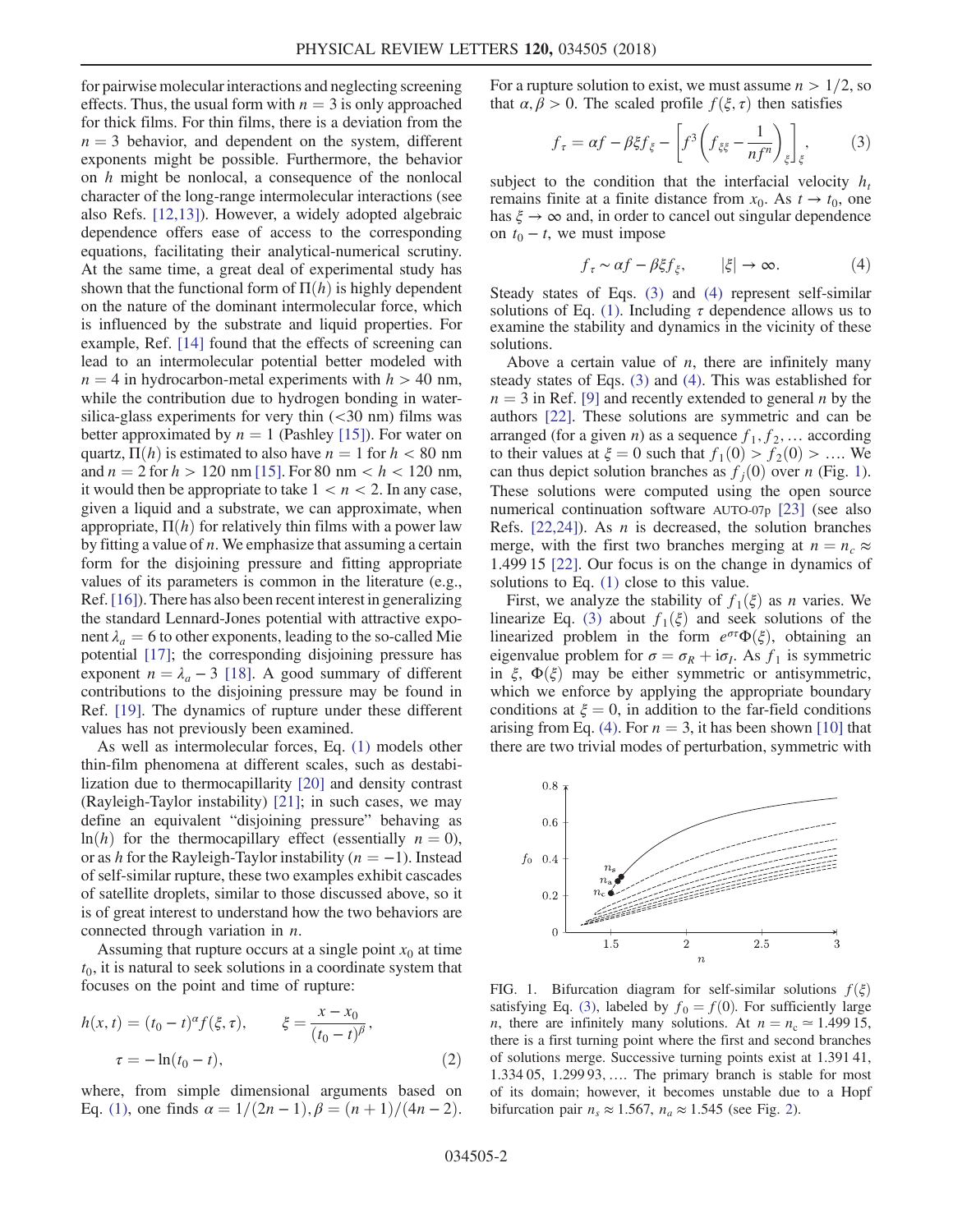<span id="page-3-0"></span>

FIG. 2. The real part  $\sigma_R$  of eigenvalues governing the stability of the primary solution branch  $f_1(\xi)$  as *n* varies. Symmetric and antisymmetric modes of perturbation are shown as solid and dashed lines, respectively. The upper two eigenvalues are the trivial eigenvalues ( $\sigma_1 = 1$ ,  $\sigma_2 = \beta$ ). The lower two eigenvalues are complex and lead to Hopf bifurcations at  $n_s \approx 1.567$  and  $n_a \approx 1.545$ , for symmetric and antisymmetric modes, respectively. The eigenvalues at each bifurcation are  $\sigma = \pm 0.912i$  and  $\sigma = \pm 0.885i$  for the symmetric and antisymmetric bifurcations, respectively.

 $\sigma_1 = 1$  and antisymmetric with  $\sigma_2 = \beta$ , which correspond to time and space translation of the singularity, respectively. Otherwise, all eigenvalues have a negative real part, and so  $f_1$  is stable. All other branches  $f_2, f_3, \ldots$  have eigenvalues with a positive real part and are unstable. Figure [2](#page-3-0) displays results for general  $n$ . As well as the two trivial eigenvalues, we compute the two nontrivial eigenvalues with the largest real parts corresponding to symmetric and antisymmetric modes. These both have negative real parts at  $n = 3$  but increase as n decreases, crossing the imaginary axis at Hopf bifurcations close to  $n = n_c$  where  $f_1$  and  $f_2$  merge. These points are labeled  $n_s$  and  $n_a$ . In general, a Hopf bifurcation leads to the existence of a branch of periodic orbits (in scaled time  $\tau$ , in this case) emanating from the bifurcation.

We now explore the implications of this loss of linear stability on the nonlinear dynamics by computation of the time-dependent equation both in the unscaled  $[Eq. (1)]$  $[Eq. (1)]$ and scaled [Eq. [\(3\)](#page-2-0)] coordinates. To compute solutions to Eq. [\(1\)](#page-1-0) that can capture details close to rupture, we implement an adaptive finite difference scheme that increases local mesh refinement near the minimum of h whenever  $h_{\text{min}}$  is less than half of its value at the previous mesh refinement. Figure [3](#page-3-1) shows the results of the computations for (a)  $n = 1.7$  and (b)  $n = 1.5$ , which are on either side of the Hopf bifurcation structure shown in Fig. [1](#page-2-2). Results for other  $n$  values are included in the Supplemental Material [\[25\].](#page-5-24) The transition from classical (continuous) self-similarity to the onset of cascading oscillations of geometrically decreasing size is apparent. The inset in Fig. [3\(a\)](#page-3-1) shows that the profiles approach a classical self-similar profile [i.e., a steady state of Eq. [\(3\)\]](#page-2-0) for  $n = 1.7$ . In Fig. [3\(b\)](#page-3-1), we observe the repetition of the same pattern on geometrically smaller scales, which asymptotically approaches the scaled-time periodic solution to Eq. [\(3\)](#page-2-0), which we describe next.

<span id="page-3-1"></span>

FIG. 3. Evolution towards rupture from an initially perturbed profile for (a)  $n = 1.7$  and (b)  $n = 1.5$ . Rupture occurs at a point at time  $t = t_0$  (note that  $t_0$  is not the same for each simulation). Inset are interface profiles near the singularity rescaled according to Eq. [\(2\)](#page-2-3), with the dotted lines showing (a) the stable self-similar solution for  $n = 1.7$  and (b) the profile on the periodic solution for  $n = 1.5$  corresponding to the time  $\tau$  on the period at which  $f_{\min}(\tau) = \min_{\xi} f(\xi, \tau)$  is smallest (profiles of the numerical solution are chosen to correspond to this point in the periodic orbit also). In each case, the scaled behavior asymptotes to the stable steady state of Eq. [\(3\)](#page-2-0) for  $n = 1.7$  and the periodic orbit for  $n = 1.5$  (see Fig. [4](#page-4-0)).

The computation of solutions to Eq. [\(3\)](#page-2-0) is complicated by the trivial eigenvalues corresponding to shifts in space and time. These instabilities may be thought of as arising from incorrect choices of  $x_0$  and  $t_0$  in scaling the initial condition. We remove these instabilities by letting  $x_0$  and  $t_0$ be time-dependent estimates of the true rupture location, which leads to a new equation of the form

<span id="page-3-2"></span>
$$
\hat{f}_{\hat{\xi}} = Q(\hat{\tau})(\alpha \hat{f} - \beta \hat{\xi} \hat{f}_{\hat{\xi}}) + P(\hat{\tau}) \hat{f}_{\hat{\xi}} - \left[ \hat{f}^3 \left( \hat{f}_{\hat{\xi}\hat{\xi}} - \frac{1}{n\hat{f}^n} \right)_{\hat{\xi}} \right]_{\hat{\xi}},\tag{5}
$$

<span id="page-3-3"></span>where  $P$  and  $Q$  are extra degrees of freedom that may be fixed by applying nonlocal constraints that ensure the rupture remains at, or at least asymptotically approaches,  $\hat{\xi} = 0$ . We determine P and Q by approximately fixing  $\hat{f}(0, \hat{\tau}) = 1$  in addition to an integral "pinning" condition [\[26\]](#page-5-25). Solutions of Eq. [\(5\)](#page-3-2) are scaled back to those of Eq.  $(3)$  by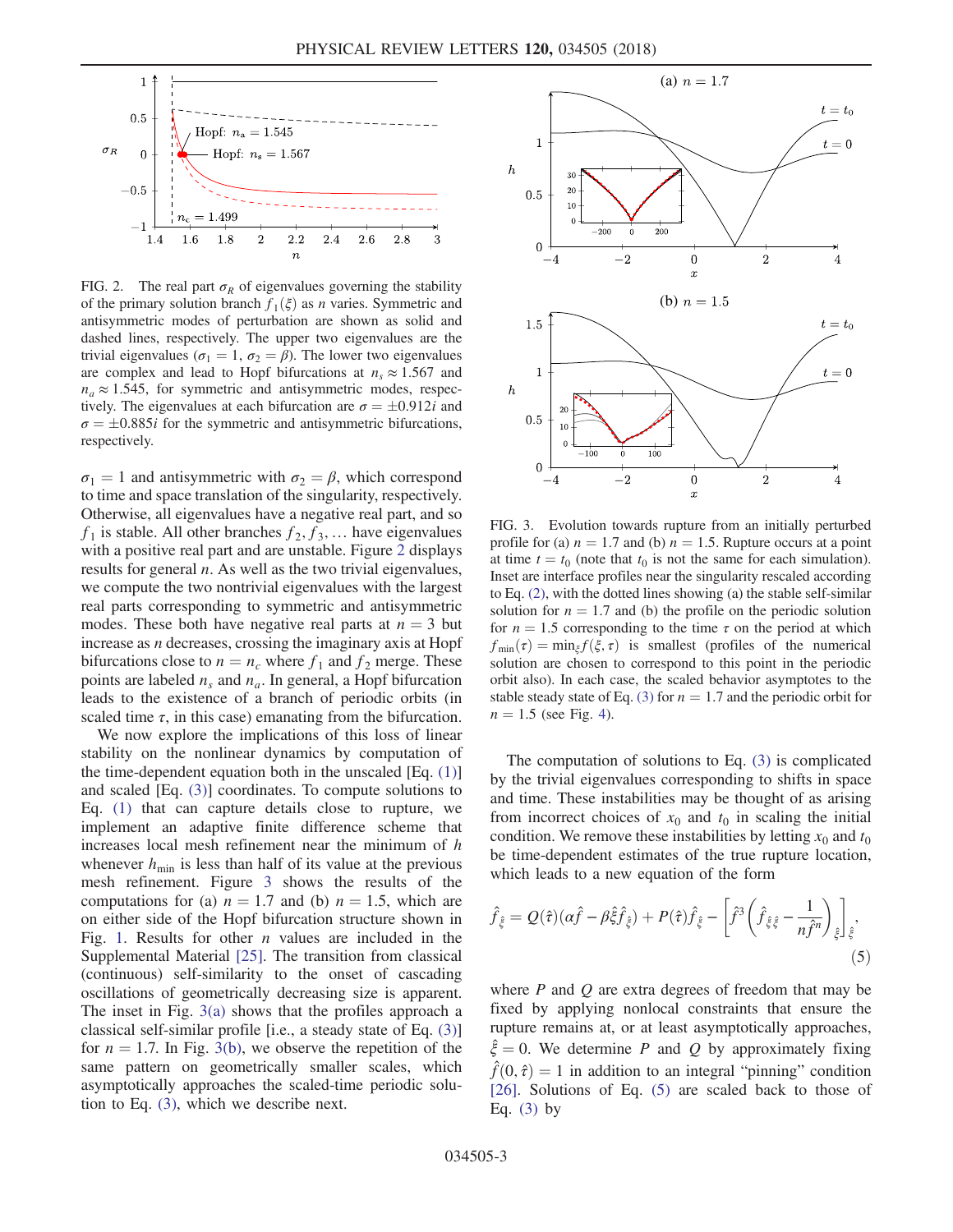$$
f = Q^{\alpha} \hat{f}, \qquad \xi = Q^{\beta} \hat{\xi} + \int_0^{\tau} P(\hat{\tau}') d\hat{\tau}',
$$

$$
\tau = \int_0^{\hat{\tau}} Q(\hat{\tau}') d\hat{\tau}'. \tag{6}
$$

In Fig. [4](#page-4-0), we plot the results of computations of Eq.  $(5)$ for  $n = 1.5$ , transformed to solutions of Eq. [\(3\)](#page-2-0) via Eq. [\(6\)](#page-3-3), starting with a generic (asymmetric) initial condition, and running until it is clear that a periodic orbit has developed. This provides numerical confirmation that stable periodic solutions to Eq. [\(3\)](#page-2-0) do exist. We find that the development of a periodic orbit is sometimes prevented by rupture occurring away from the origin in Eq. [\(5\);](#page-3-2) this is particularly dependent on the initial condition and becomes harder to avoid for either  $n$  closer to the Hopf bifurcation structure or small values of  $n$ . Of particular note in Fig. [4](#page-4-0) is that the periodic orbit is asymmetric, and it exhibits oscillations that advect outward from the minimum of  $f$  to the far field. These oscillations correspond to the cascade of oscillations, seen in Fig. [3](#page-3-1), that are asymptotically fixed in unscaled space as  $t \to t_0$ .

A periodic orbit in self-similar coordinates implies that the rupture of the film occurs in a discretely, rather than a continuously, self-similar fashion; self-similarity of profiles only holds at discrete times  $t_1, t_2, \ldots$ , approaching the rupture time  $t_0$  geometrically; if T is the period of the orbit, then  $t_{N+1}/t_N = e^{-T}$ . Such behavior has been referred to as discrete self-similarity [\[27\]](#page-5-26) and linked to the existence of periodic orbits in scaled coordinates; the results in this Letter comprise the first explicit computation of such periodic orbits [\[28\]](#page-5-27). We may understand the outward propagation of peaks and troughs in the solutions to Eq. [\(3\)](#page-2-0) in the scaled coordinates as the creation of "drops" and necks between drops of geometrically shrinking scale

<span id="page-4-0"></span>

FIG. 4. Periodic solutions to Eq. [\(3\),](#page-2-0) for  $n = 1.5$ : (a) Minimum scaled thickness  $f_{min}(\tau)$  vs logarithmic time  $\tau$ . (b) Solution profiles over one period at the points marked in (a) ( $\tau$  increasing from top to bottom). The profiles show oscillations with local maxima and minima that advect from the minimum to the far field.

in solutions to the unscaled problem [\(1\)](#page-1-0), thus leading to fractal-like profiles at rupture [as seen in Fig. [3\(b\)\]](#page-3-1).

The geometric factor in question depends both on  $\alpha$ ,  $\beta$ and on T. Suppose the maxima  $h_1, h_2, \ldots$  are located at distances  $d_1, d_2, \dots$  from  $x_0$  (with  $d_N \to 0$  as  $N \to \infty$ ). Successive maxima correspond to the same maximum in  $(\xi, f)$  at scaled times  $\tau$  and  $\tau + T$ . Using  $h = e^{-\alpha \tau} f$ and  $x - x_0 = e^{-\beta \tau} \xi$ , we deduce  $d_{N+1}/d_N = e^{-\beta T}$ ,  $h_{N+1}/h_N = e^{-\alpha T}$ . The period observed for  $n = 1.5$  is  $T \approx 6.1$ , while the periods at the symmetric/asymmetric Hopf bifurcations are  $2\pi/0.912 \approx 6.9$  and  $2\pi/0.885 \approx 7.1$ , respectively.

Recently, the transition from continuous to discrete and then chaotic self-similar dynamics has been observed in the context of slip instabilities in elasticity—in particular, simulations of the frictional sliding dynamics of two elastic bodies in contact [\[29\],](#page-5-28) in which there is a series of Hopf bifurcations on the branch of (self-similar) steady states. As far as we are aware, Eq. [\(1\)](#page-1-0) is the first model in hydrodynamics in which a periodic orbit in self-similar variables has been observed. Our future aim is to systematically compute solution branches from the Hopf bifurcations. While speculative at this point, one possibility is that on such branches there may be additional bifurcations to quasiperiodic solutions, and the system may become chaotic (via, e.g., a Ruelle-Takens-Newhouse route) as n decreases. For  $n = 1$  (see Fig. [5](#page-4-1)), a cascade of satellite drops of successively smaller sizes is observed. However, at the spaces between satellites, new cascades of subsatellites develop. In between subsatellites at the same cascade, subsubsatellites develop, etc. The result resembles a fractallike structure. The minimum height  $h_{\min}$  does not follow (or oscillate around) a predicatable power law, since the position where it is reached keeps jumping from one cascade of (sub)satellites to another. We do not study this process in detail here, but present it to demonstrate the (a)  $(b)$  complexity that develops as *n* is decreased.

<span id="page-4-1"></span>

FIG. 5. (a) The development of satellite droplet structure for  $n = 1$ , at a late time  $t_0$  (inset is the profile where the film is thinnest, showing further subsatellites). (b) The minimum film thickness as a function of time before  $t_0$ ; the observable "kinks" are times at which the position at which minimum thickness is attained changes.